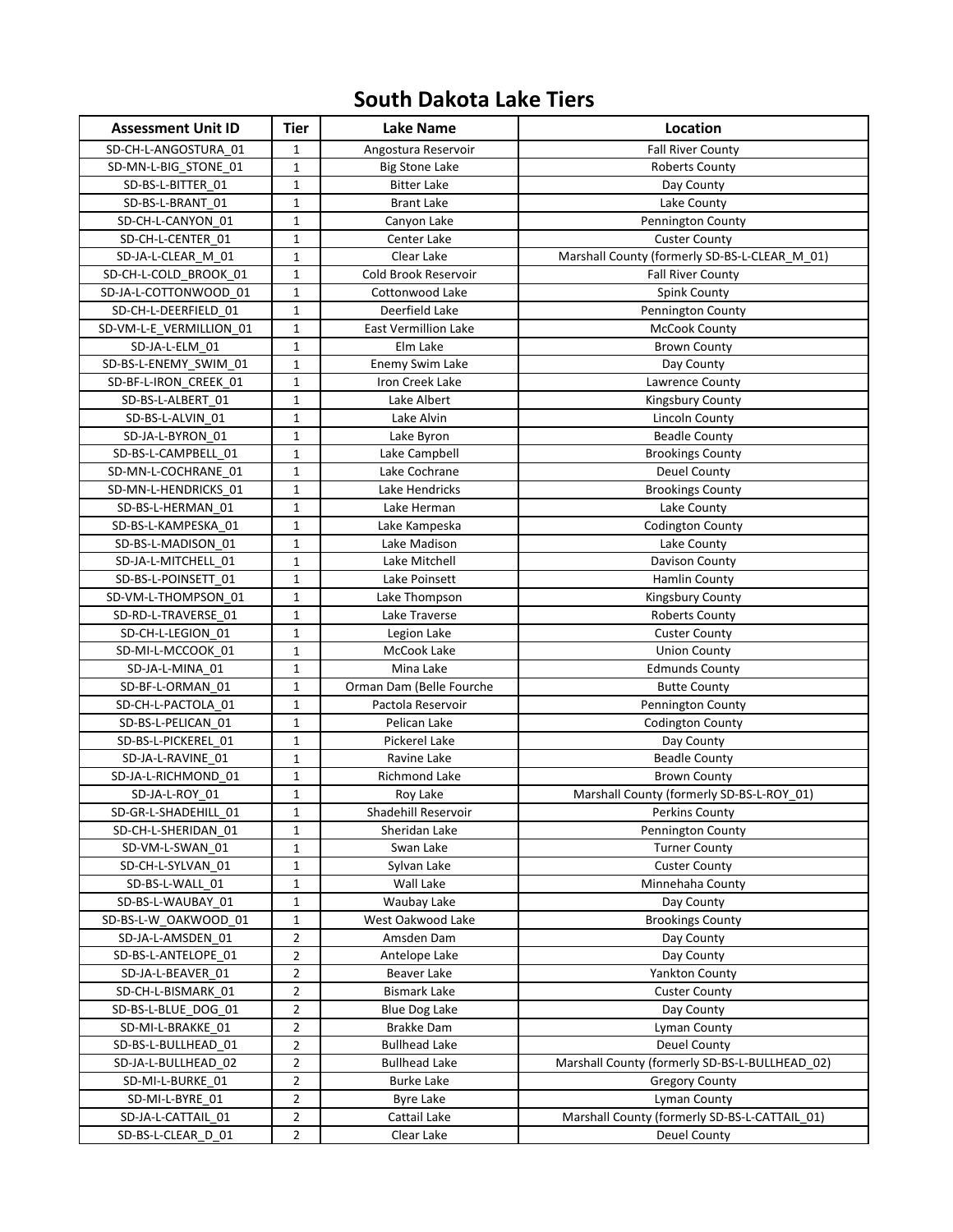| SD-BS-L-CLEAR_H_01            | $\overline{2}$          | Clear Lake (Hamlin)     | <b>Hamlin County</b>                                     |
|-------------------------------|-------------------------|-------------------------|----------------------------------------------------------|
| SD-MI-L-CORSICA_01            | $\overline{2}$          | Corsica Lake            | Douglas County                                           |
| SD-JA-L-COTTONWOOD M 01       | $\overline{2}$          | Cottonwood Lake         | Marshall County (formerly SD-BS-L-COTTONWOOD_01)         |
| SD-MI-L-COTTONWOOD 01         | $\overline{2}$          | Cottonwood Lake         | <b>Sully County</b>                                      |
| SD-CH-L-COTTONWOOD_SPRINGS_01 | $\overline{2}$          | Cottonwood Springs Lake | <b>Fall River County</b>                                 |
| SD-BS-L-COVELL_01             | $\overline{2}$          | Covell Lake             | Minnehaha County                                         |
| SD-BF-L-COX 01                | $\overline{2}$          | Cox Lake                | Lawrence County                                          |
| SD-JA-L-CRESBARD 01           | $\overline{\mathbf{c}}$ | Cresbard Lake           | <b>Faulk County</b>                                      |
| SD-CH-L-CURLEW 01             | $\overline{2}$          | Curlew Lake             | Meade County                                             |
| SD-MI-L-DANTE 01              | 2                       | Dante Lake              | <b>Charles Mix County</b>                                |
| SD-BS-L-DRY 01                | 2                       | Dry Lake                | <b>Codington County</b>                                  |
| SD-BS-L-DRY NO2 01            | 2                       | Dry Lake Number 2       | Clark County                                             |
| SD-CH-L-DURKEE_01             | 2                       | Durkee Lake             | <b>Meade County</b>                                      |
| SD-BS-L-E_OAKWOOD_01          | 2                       | East Oakwood Lake       | <b>Brookings County</b>                                  |
| SD-MI-L-EUREKA_01             | $\overline{2}$          | Eureka Lake             | McPherson County                                         |
| SD-MN-L-FISH 01               | 2                       | Fish Lake               | Deuel County                                             |
| SD-JA-L-FOUR MILE 01          | $\overline{2}$          | Four Mile Lake          | Marshall County (formerly SD-BS-L-FOUR_MILE_01)          |
| SD-BS-L-GOLDSMITH 01          | $\overline{2}$          | Goldsmith Lake          | <b>Brookings County</b>                                  |
| SD-BS-L-GOOSE 01              | $\overline{\mathbf{c}}$ | Goose Lake              | <b>Codington County</b>                                  |
| SD-BA-L-HAYES 01              | $\overline{\mathbf{c}}$ | Hayes Lake              | <b>Stanley County</b>                                    |
| SD-JA-L-HENRY 01              | $\overline{2}$          | Henry Reservoir         | Near Scotland, SD                                        |
| SD-CH-L-HORSETHIEF_01         | 2                       | Horsethief Lake         | Pennington County                                        |
| SD-JA-L-JONES 01              | 2                       | Jones Lake              | Hand County                                              |
| SD-MN-L-ALICE 01              | 2                       | Lake Alice              | <b>Deuel County</b>                                      |
| SD-MI-L-CAMPBELL_01           | 2                       | Lake Campbell           | Campbell County                                          |
| SD-JA-L-CARTHAGE 01           | $\overline{2}$          | Lake Carthage           | <b>Miner County</b>                                      |
| SD-JA-L-CAVOUR 01             | $\overline{2}$          | Lake Cavour             | <b>Beadle County</b>                                     |
| SD-JA-L-FAULKTON 01           | $\overline{2}$          | Lake Faulkton           | <b>Faulk County</b>                                      |
| SD-GR-L-GARDNER 01            | $\overline{2}$          | Lake Gardner            | <b>Harding County</b>                                    |
| SD-JA-L-HANSON 01             | 2                       | Lake Hanson             | <b>Hanson County</b>                                     |
| SD-VM-L-HENRY 01              | $\overline{2}$          | Lake Henry              | Kingsbury County                                         |
| SD-GR-L-ISABEL 01             | $\overline{2}$          | Lake Isabel             | Dewey County                                             |
| SD-JA-L-LOUISE 01             | $\overline{\mathbf{c}}$ | Lake Louise             | <b>Hand County</b>                                       |
| SD-BS-L-NORDEN 01             | $\overline{2}$          | Lake Norden             | <b>Hamlin County</b>                                     |
| SD-MN-L-OLIVER 01             | $\overline{2}$          | Lake Oliver             | <b>Deuel County</b>                                      |
| SD-MI-L-POCASSE 01            | 2                       | Lake Pocasse            | Campbell County                                          |
| SD-JA-L-REDFIELD 01           | 2                       | Lake Redfield           | <b>Spink County</b>                                      |
| SD-BS-L-SINAI 01              | 2                       | Lake Sinai              | <b>Brookings County</b>                                  |
| SD-MI-L-YANKTON 01            | $\overline{2}$          | Lake Yankton            | <b>Yankton County</b>                                    |
| SD-CH-L-LAKOTA_01             | $\overline{2}$          | Lakota Lake             | <b>Custer County</b>                                     |
| SD-MU-L-LITTLE_MOREAU_NO1_01  | $\overline{2}$          | Little Moreau No. 1     | Dewey County                                             |
| SD-VM-L-MARINDAHL 01          | $\overline{2}$          | Marindahl Lake          | Yankton County                                           |
| SD-JA-L-MENNO 01              | $\overline{2}$          | Menno, Lake             | <b>Hutchinson County</b>                                 |
| SD-BF-L-MIRROR EAST 01        | 2                       | Mirror Lake East        | Lawrence County                                          |
| SD-BF-L-MIRROR WEST 01        | $\overline{2}$          | Mirror Lake West        | Lawrence County                                          |
| SD-BA-L-MURDO 01              | $\overline{2}$          | Murdo Dam               | Jones County                                             |
| SD-CH-L-NEW_WALL_01           | 2                       | New Wall Lake           | Pennington County                                        |
| SD-BF-L-NEWELL CITY 01        | 2                       | Newell City Pond        | <b>Butte County</b>                                      |
| SD-BF-L-NEWELL 01             | 2                       | Newell Lake             | <b>Butte County</b>                                      |
| SD-JA-L-NINE MILE 01          | 2                       | Nine Mile Lake          | Marshall County (formerly SD-BS-L-NINE_MILE_01)          |
| SD-JA-L-N_BUFFALO_01          | 2                       | North Buffalo Lake      | Marshall County (formerly SD-BS-L-N_BUFFALO_01)          |
| SD-BS-L-ISLAND N 01           | $\overline{\mathbf{c}}$ | North Island Lake       | Minnehaha/McCook counties (formerly SD-VM-L-ISLAND_N_01) |
| SD-JA-L-NORTH_SCATTERWOOD_01  | $\overline{2}$          | North Scatterwood Lake  | <b>Edmunds County</b>                                    |
| SD-MN-L-OAK 01                | $\overline{2}$          | Oak Lake                | <b>Brookings County</b>                                  |
| SD-JA-L-PIERPONT 01           | $\overline{2}$          | Pierpont Lake           | Day County                                               |
| SD-MN-L-PUNISHED_WOMAN_01     | $\overline{2}$          | Punished Woman Lake     | Codington County                                         |
| SD-BS-L-REID_01               | $\overline{2}$          | Reid Lake               | Clark County                                             |
| SD-MI-L-ROOSEVELT_01          |                         | Roosevelt Lake          | <b>Tripp County</b>                                      |
| SD-CH-L-ROUBAIX 01            | 2<br>2                  | Roubaix Lake            | Lawrence County                                          |
|                               |                         |                         |                                                          |